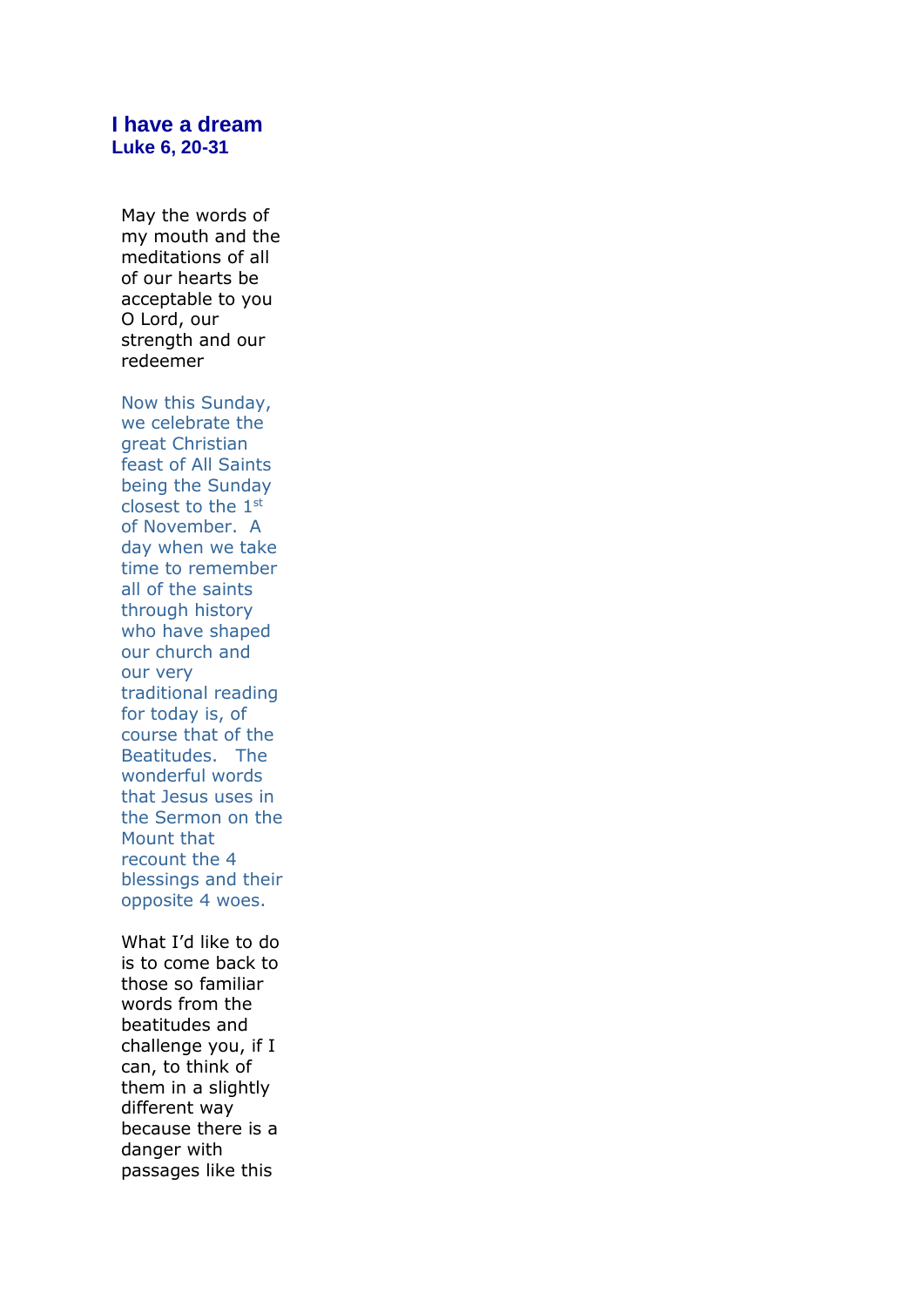that are so familiar to us, that we allow them to wash over us rather than to stop and ask what it is that Jesus is telling us and, more importantly, what it is that he is asking of us.

To do that, I'd first like to take a step back and think about another famous sermon that has been much in the news recently. A sermon given by a man who many would consider on this the feast of All Saints to be something of a modern day saint himself. Certainly like many of the saints he was a man who was not afraid to proclaim his faith loudly and proudly. Like them he had a vision of the afterlife and an unceasing desire to see God's purpose working out on earth and like many of them, he gave his life for his faith and his beliefs.

The reason he has been in the news recently was that August 28th was the 50th anniversary of this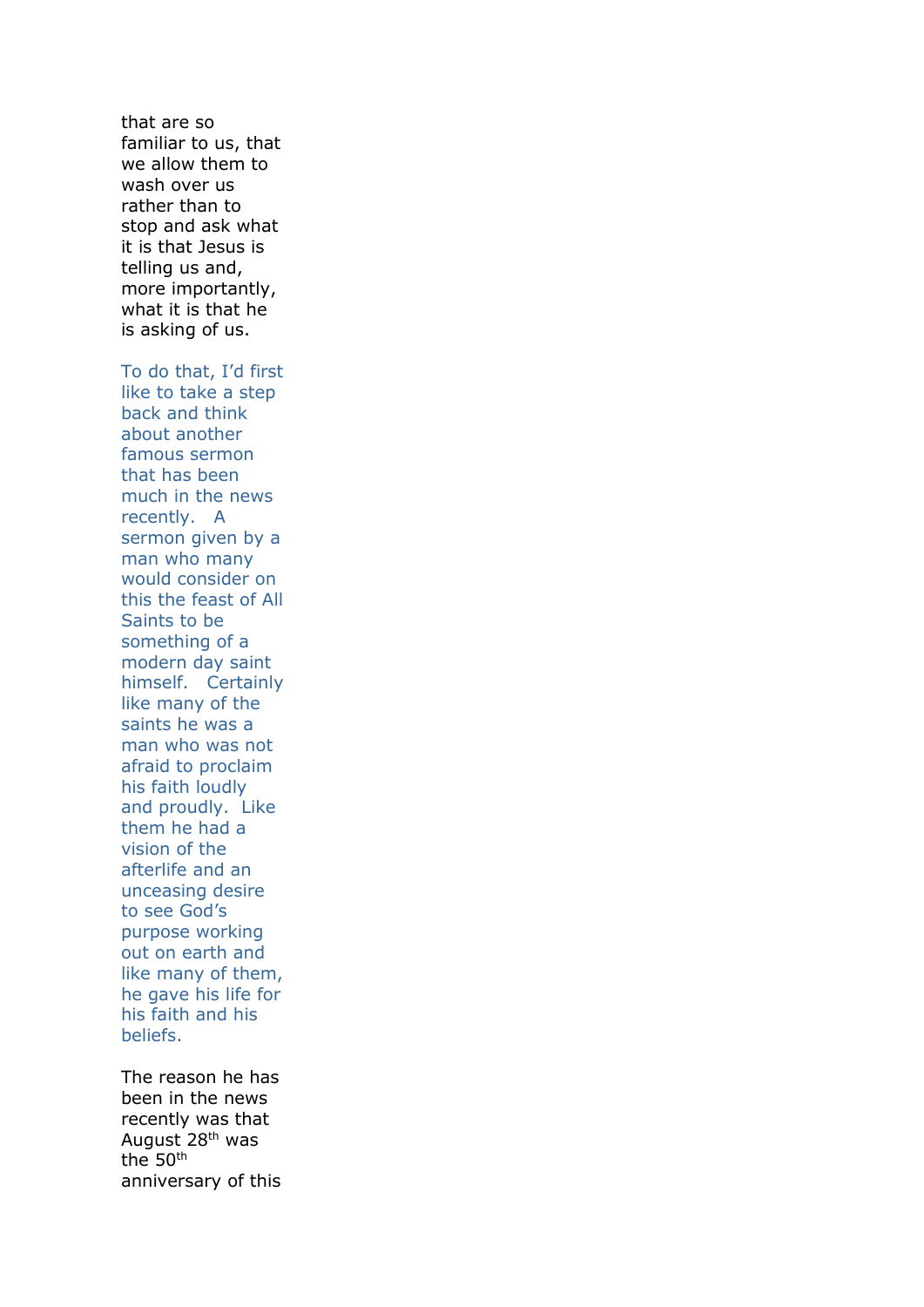famous speech which was given on that day in 1963 on the steps of the Lincoln memorial in Washington DC. I am referring, of course to Martin Luther King's "I have a dream" speech at the culmination of the March on Washington.

The background to this pivotal moment in American history is quite interesting. King had been high profile in the Civil Rights movement in America since the mid 50's and had seen that his message of equality, backed up by non violent protest, was really gaining traction. In fact in June of 1963, President John F Kennedy had tabled momentous new Civil Rights legislation to establish equality in law.

Kennedy was facing severe political opposition and so King and his colleagues decided that a huge public show of support was needed. They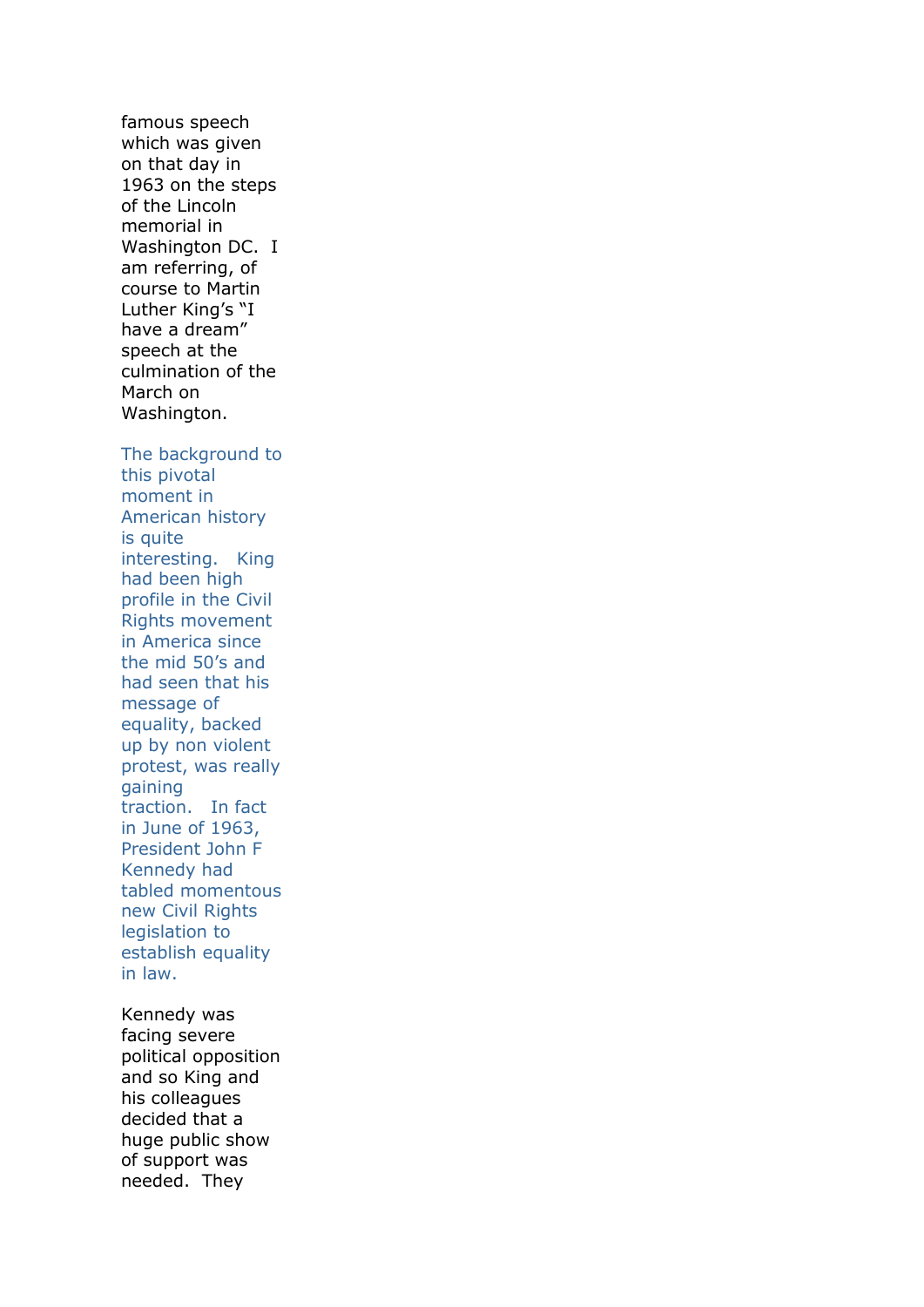organised a March on Washington for Jobs and Freedom. The idea behind it was to dramatically demonstrate the huge groundswell of public support for change. Planning started in December of 1962 and involved organising people to converge on Washington from every corner of the United States by road, rail or air. In the end about 250,000 people crammed into the area in front of the Lincoln memorial and stood throughout many speeches and songs before eventually Martin Luther King Junior took to the podium. His speech, which had been hastily written the night before was a pretty dry and serious affair – his natural oratorical talent constrained by the scale and importance of the gathering. The 'dream' section that makes up the second half of the speech was not planned or scripted.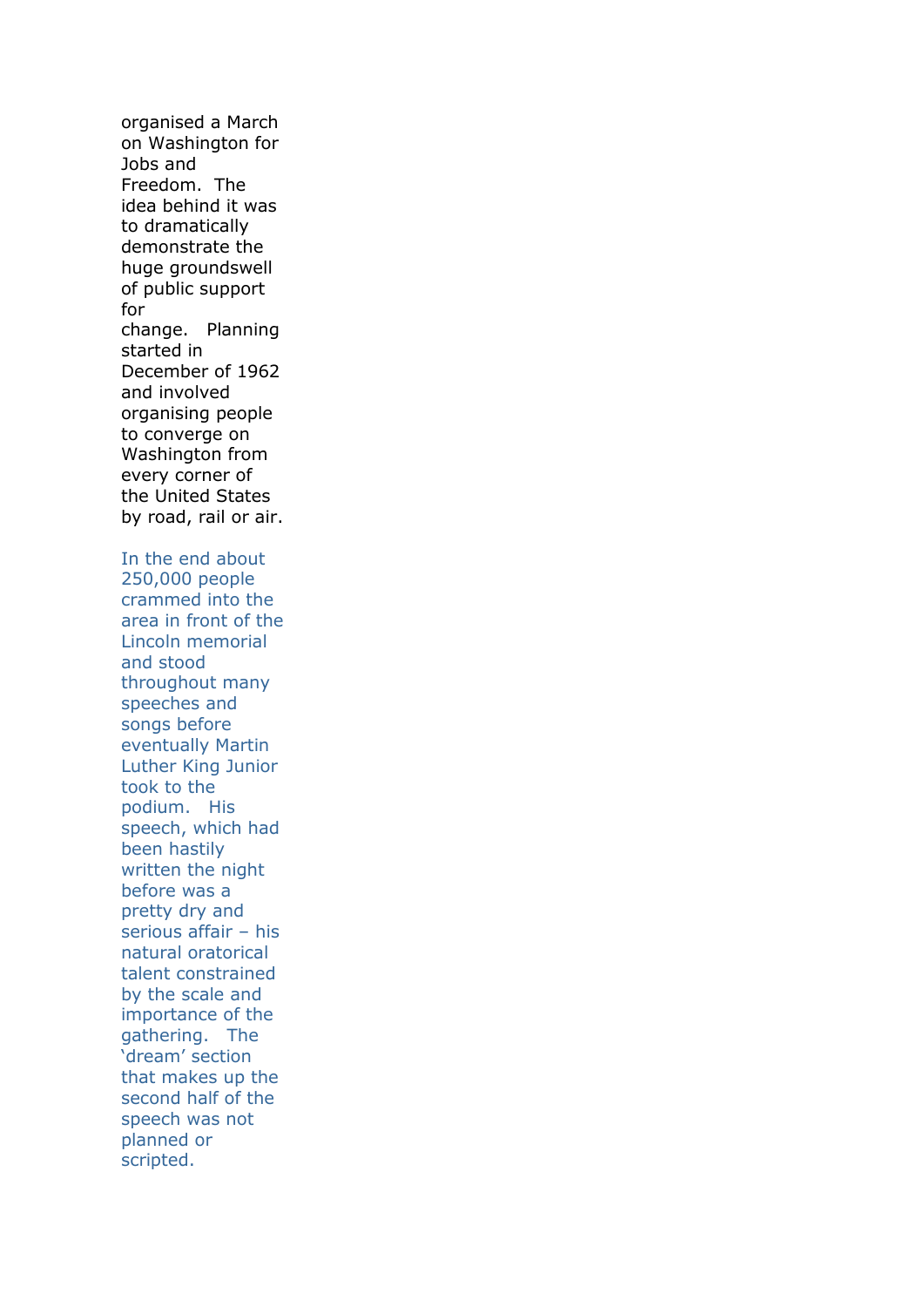It was, however, something that he had spoken about when he was in his more familiar environment, the pulpit, and it was Mahalia Jackson, the famous black American gospel singer who had earlier entertained the crowds and was now standing behind King who shouted out to him a couple of times; "Tell them about the dream Martin, tell them about the dream". King paused, looked up from his notes, stopped giving his speech and started giving his sermon. Stanley Levinson who along with Clarence Jones had helped King write the speech sighed, turned to Jones and said, "Looks like we're about to go to church". King launched in to that famous second half of his speech with the words, "I say to

you today, my friends, even though we face the difficulties of today and tomorrow, I still have a dream. It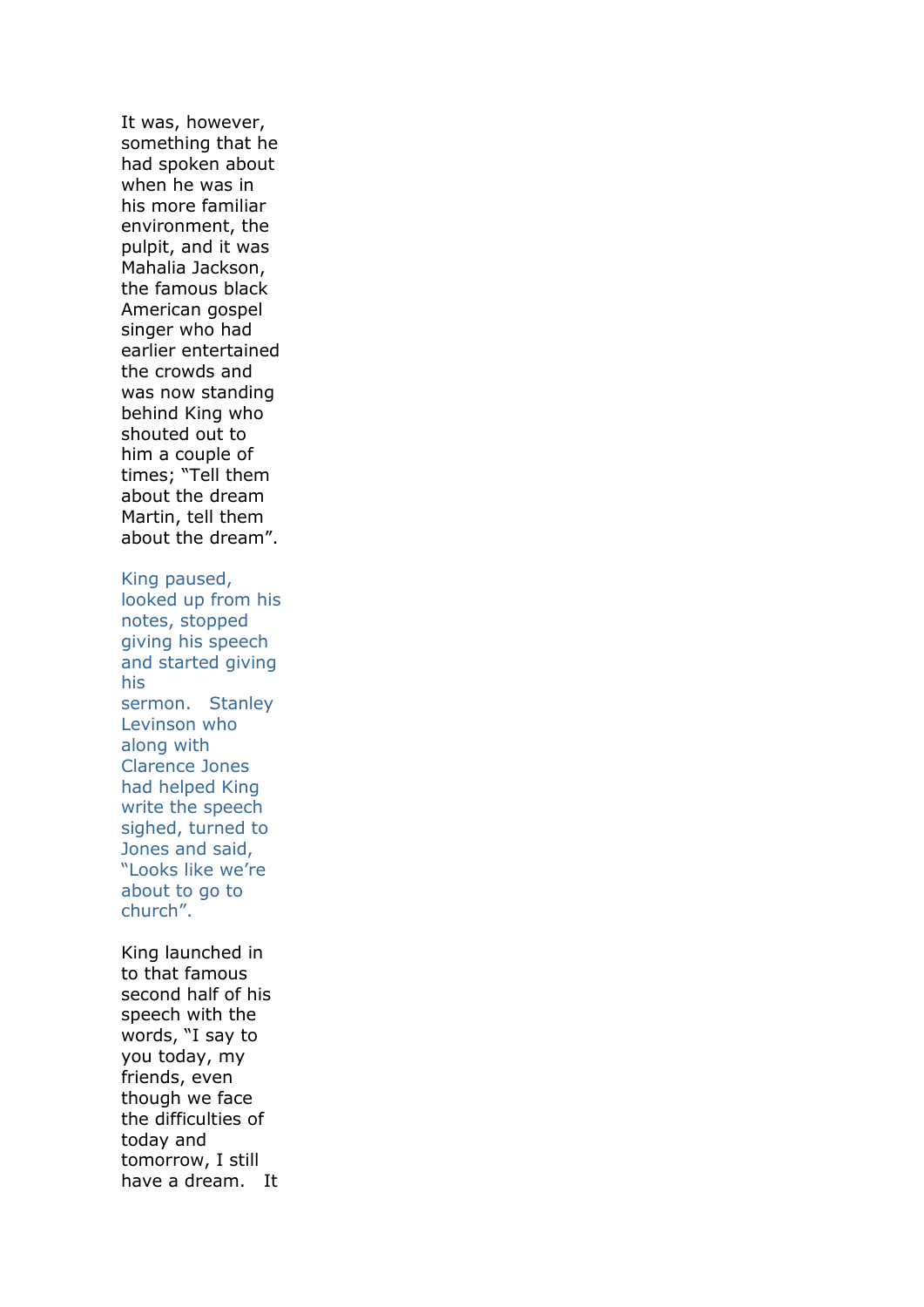is a dream deeply rooted in the American dream. I have a dream that one day this nation will rise up, live out the true meaning of its creed: ' We hold these truths to be self evident, that all men are created equal'" He later moved on to perhaps the most memorable passage where he says, "I have a dream that my four little children will one day live in a nation where they will not be judged by the colour of their skin but by the content of their character." As he continued, his sermon became ever more rooted in faith and in the words of the gospel. " I have a dream today …I have a dream that one day every valley shall be exalted, every hill and mountain shall be made low. The rough places will be made plain and the crooked places will be made straight. And the glory of God shall be revealed and all flesh shall see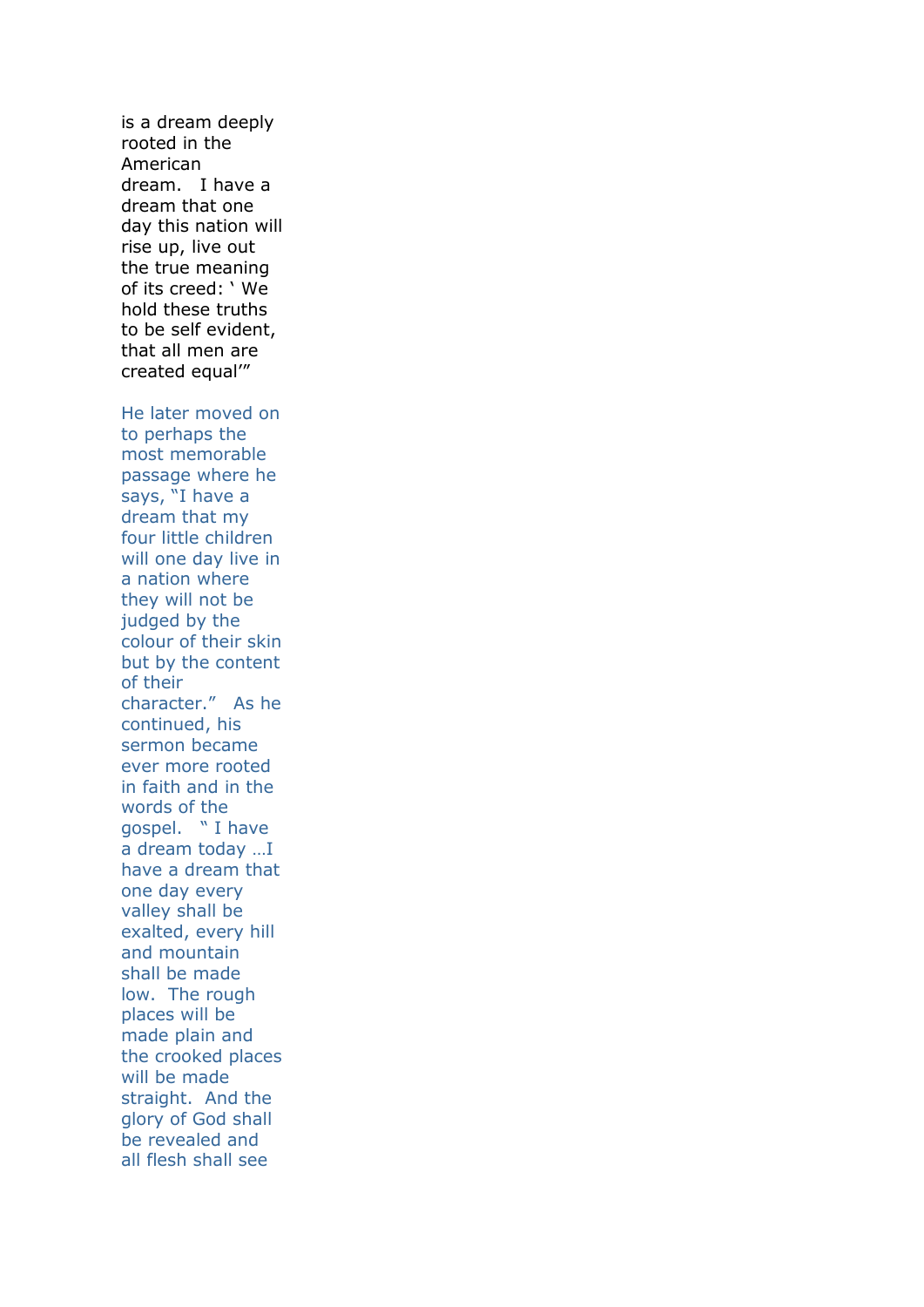## it together. This is our hope"

The power of these words, 50 years later is still resonating. That speech is now recognised as the turning point in the struggle for Civil Rights in America. It gave Kennedy the impetus that he needed to push through the Civil Rights bill which passed into law in 1964. King's words have been repeated millions of times over the ensuing years and finally led to America electing its first black President in 2009.

I think that part of the reason that King's speech or sermon was so powerful was because of its ability to be aspirational, to paint a picture, in the form of a dream, of how the future may look that is so different to the present. People buy into the dream, they share it and they want to be part of it. They want it to happen and they want to start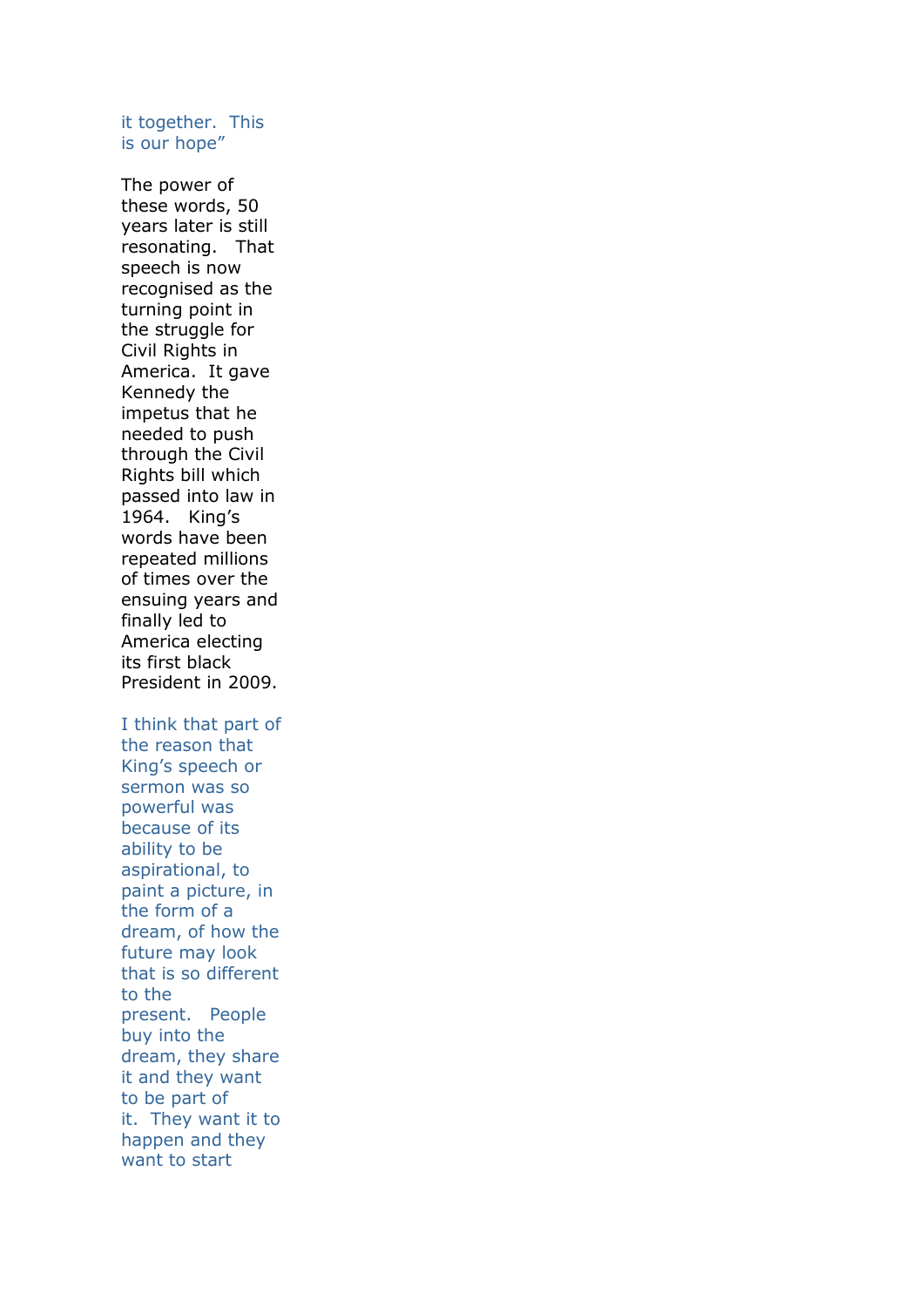## doing things to make it happen.

2000 years before King's great sermon at the foot of the Lincoln Memorial, we had Jesus' great sermon at the foot of the mountain. This was equally a stunning piece of oratory and it was equally visionary. Like King's famous speech, the Sermon on the Mount paints an alternative and better future and challenges us to share in a dream of a better world.

Jesus lists the 4 beatitudes or blessings and then the 4 woes, the opposites of the 4 blessings. I'm sure you could all list them from memory but have we stopped to 'dream' them, to share their aspirations?

Blessed are you who are poor, for yours is the kingdom of heaven.

Blessed are you who hunger now, for you will be satisfied.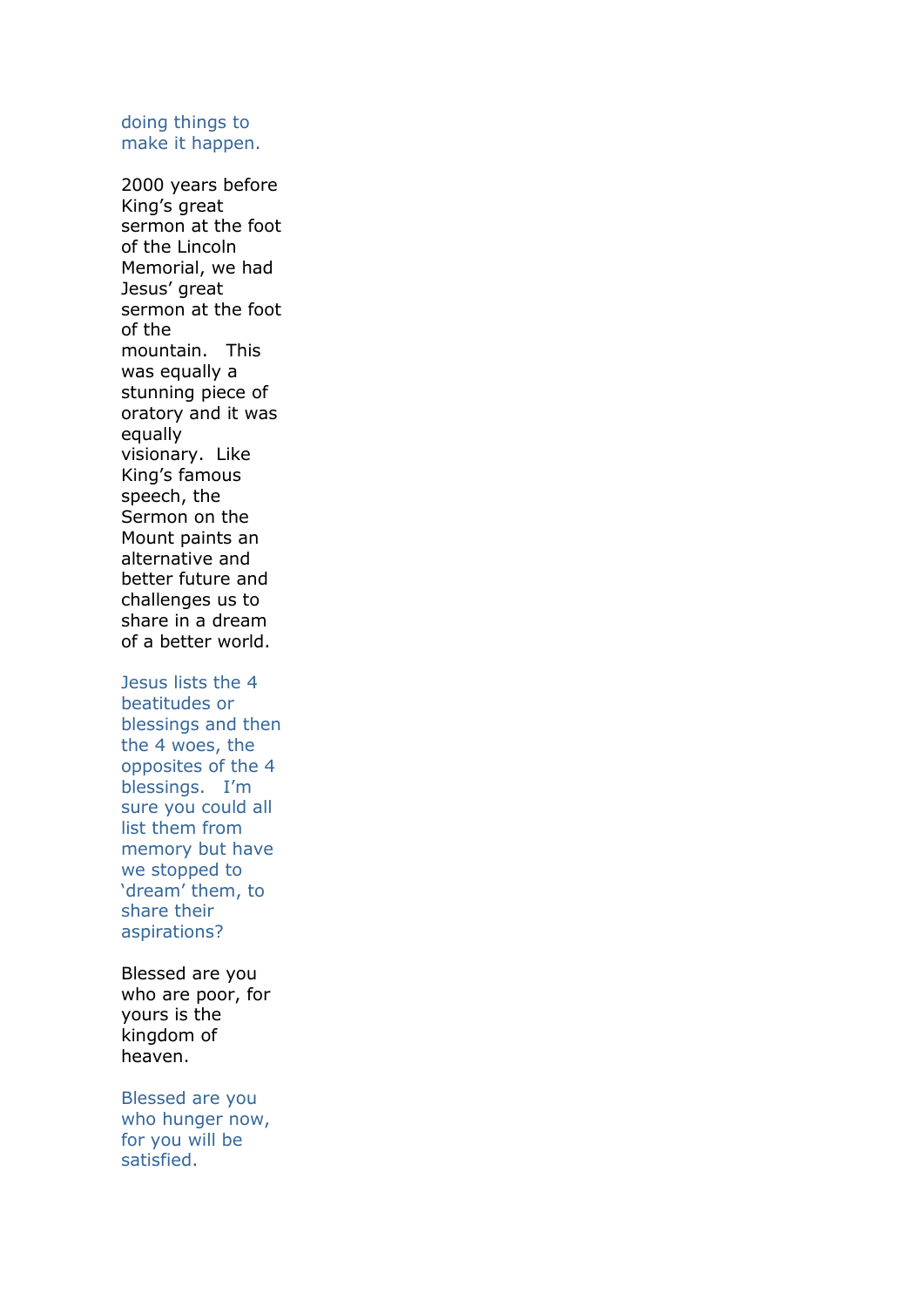Blessed are you who weep now, for you will laugh.

Blessed are you when men hate you, when they exclude you and insult you and reject your name as evil because of the Son of Man.

Rejoice in that day and leap for joy, because great is your reward in heaven.

These are big dreams that Jesus is challenging us with; dreams of a world quite different from our own. A world where money and wealth is pointless and futile and a route to disaster and despair. A world where our desires for material things, be they food or possessions become pointless. A world where our apparent sorrows will be relieved and replaced by laughter. It's a world that is so different to our own that Jesus warns, standing up and preaching about it is likely to get you into trouble. People are likely to insult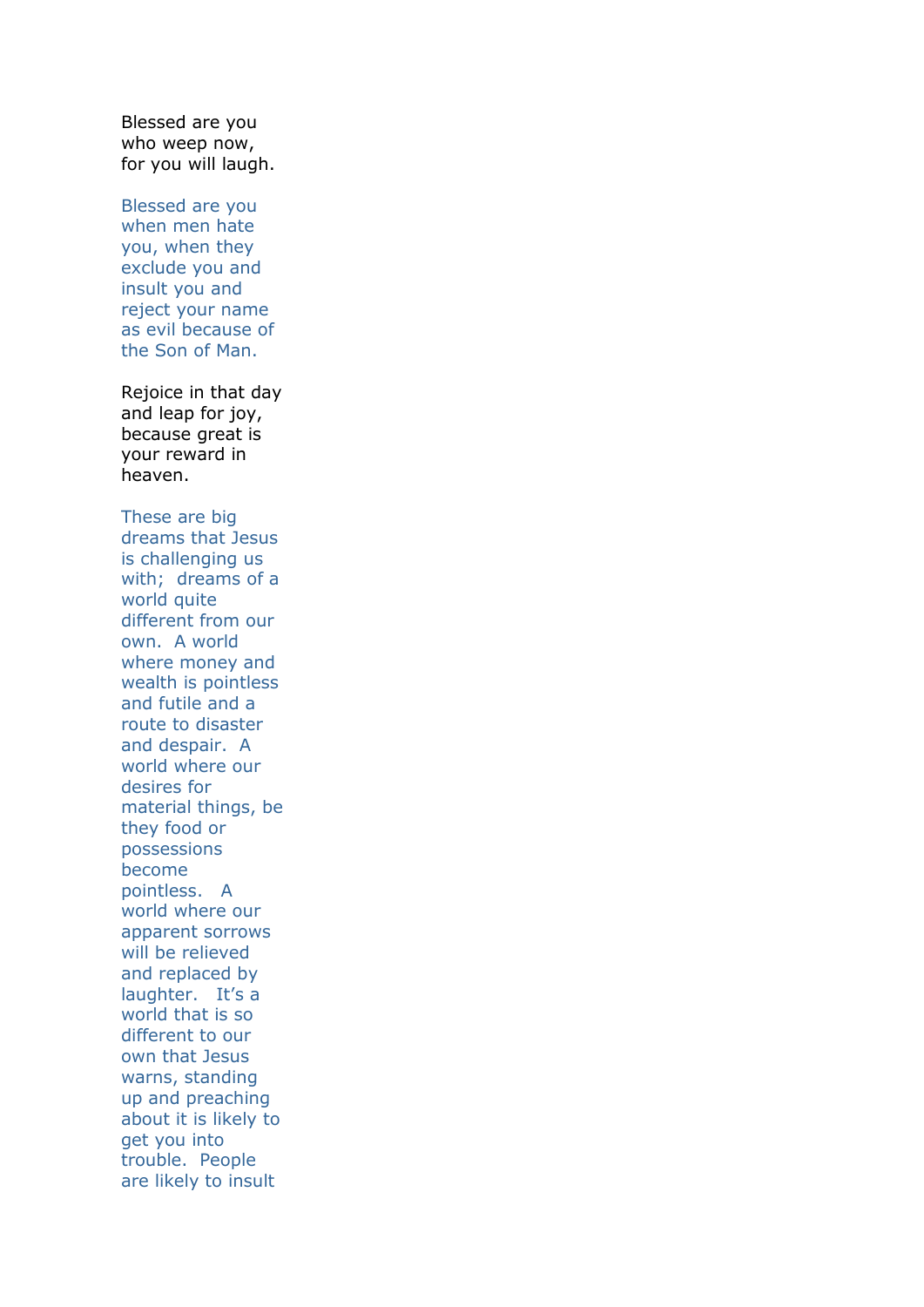you, reject you and call you evil because you have the temerity to dream.

The dream of a Christian life that Jesus asks us to expound and to share is so at odds with the world around us that many would say it's just a pipe dream but in fact it's the opposite – it's a big dream, a huge dream. It's a dream so inspiring that we should have the courage to risk alienating ourselves by shouting about it.

50 years ago, Martin Luther King had the courage to shout about his dream. It made him very unpopular with a lot of people who made his life as tough as possible. It made him so unpopular that on April 4th 1968 he was killed for his beliefs. But his dream changed the world. If he hadn't had the courage to share his dream then nothing would have changed.